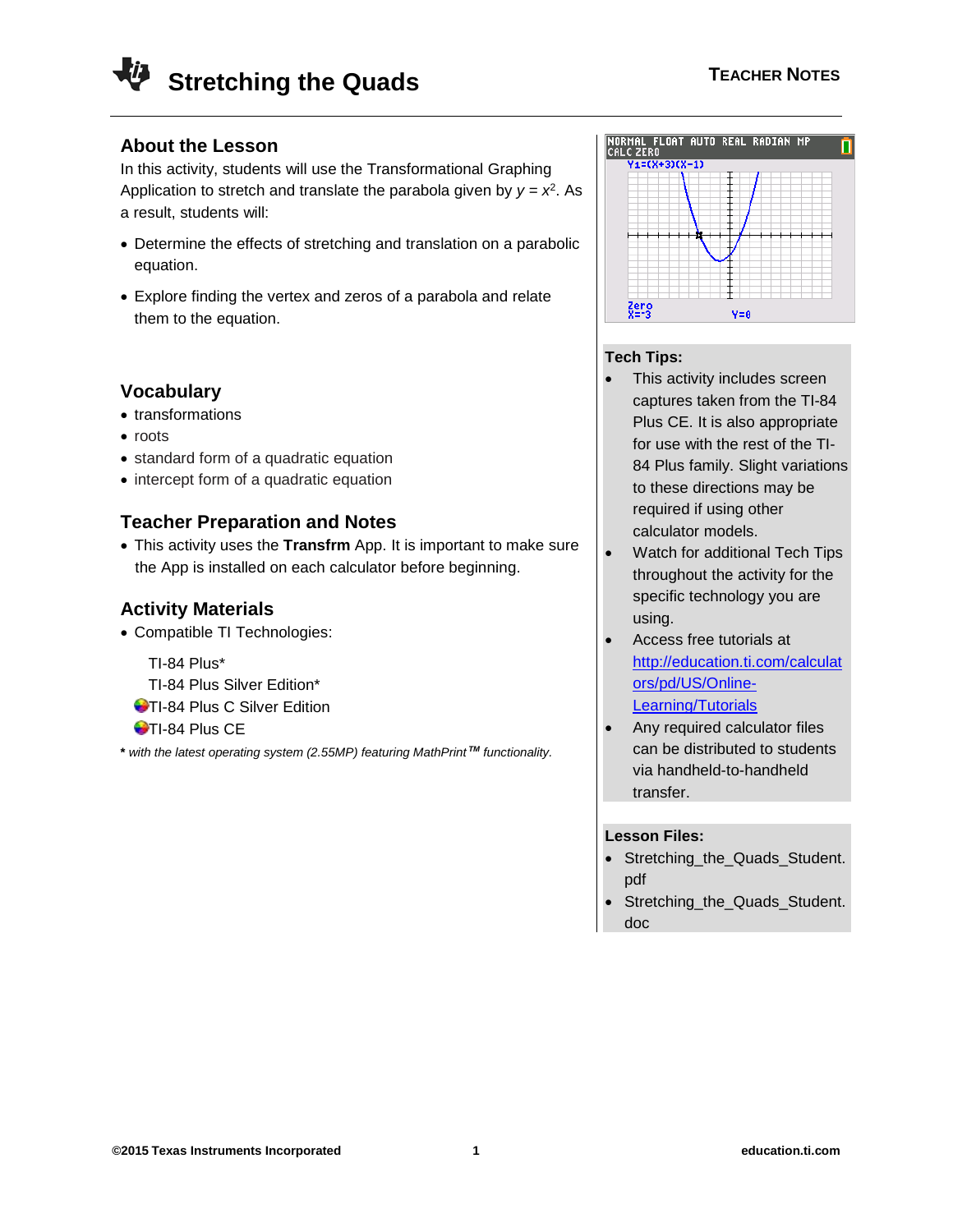



## **Problem 1 – Stretching a Parabola**

In this problem, students are told  $y = x^2$  is the basic equation for the standard form a parabola. Students then change the value of **A** and observe how the graph equation changes. Students will make a connection between the curvature of the parabola and the equation. Several questions follow to determine if students have made a connection.

**1.** What effect does the **A** variable have on the graph of the equation?

**Answer**: It vertically stretches or shrinks the graph.

**2**. When the coefficient of  $x^2$  becomes negative, what happens to the graph?

**Answer**: The graph opens downward.

**3.** Is the coefficient of  $x^2$  positive or negative for the equation of the graph to the right?

**Answer**: negative

**4.** What is a possible coefficient of  $x^2$  in the graph to the right? Is it 5 or 0.5?

**Answer**: 0.5



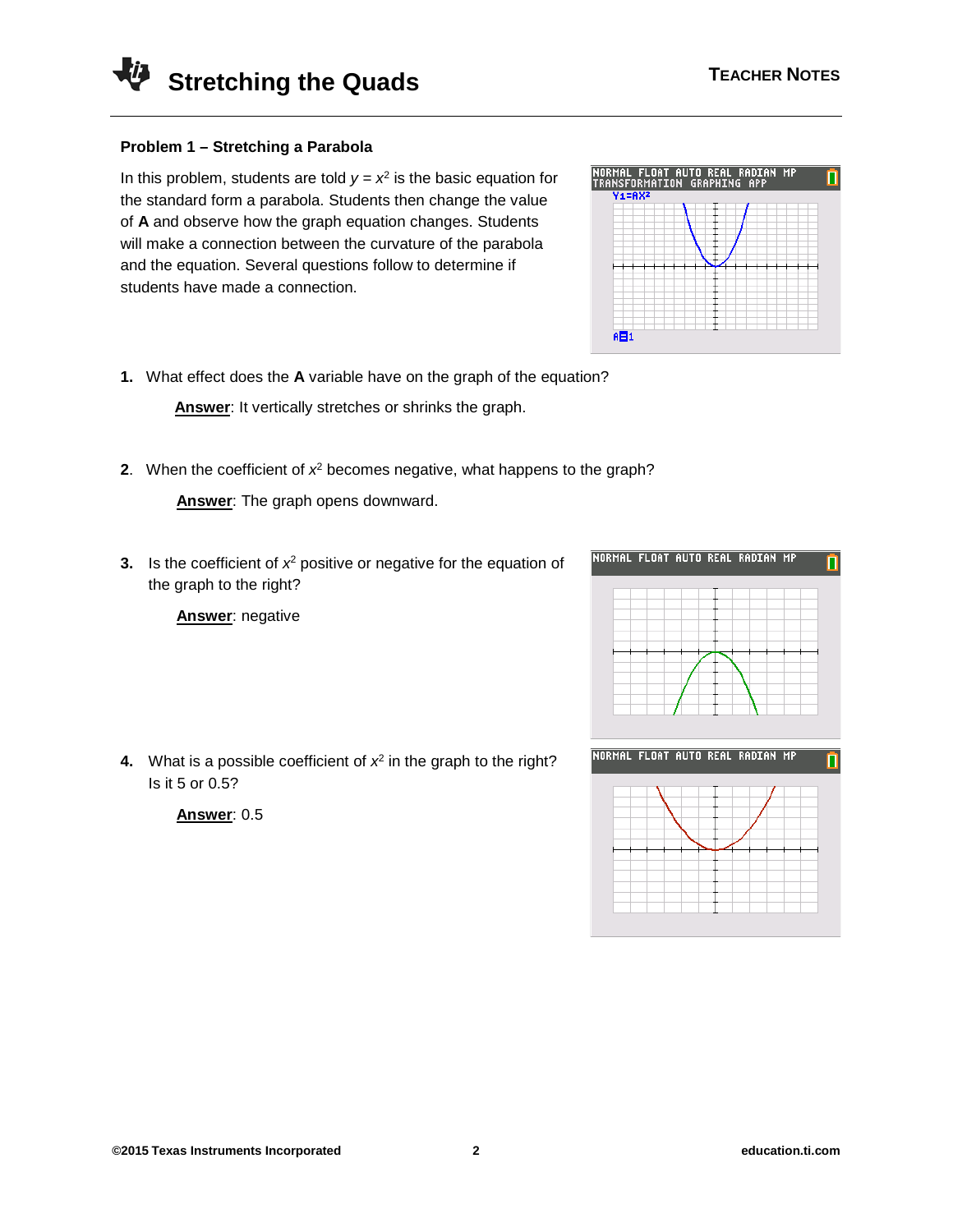



## **Problem 2 – Translating a Parabola**

In this problem, students will translate the parabola  $y = x^2$  by changing the values of **B** and **C**. Students will observe how the graph changes and make a connection between the vertex and equation. Several questions follow to determine if students have made a connection.



**5.** What effects do the variables, **A***,* **B**, and **C** have on the graph of the equation?

**Answer**: **A** vertically stretches or shrinks the graph, **B** translates the graph horizontally, and **C** translates the graph vertically.

**6.** What does (**B**, **C**) represent?

**Answer**: The vertex of the parabola.

**7.** What is the vertex of the graph to the right?

 **Answer:** (–4, –2)

**8.** What is the vertex of the function 
$$
f(x) = (x-3)^2 + 1
$$
?

 **Answer:** (3, 1)

**9.** Which of the following functions has (have) a vertex at  $(-1, 1)?$ 

$$
a(x) = 2(x - 1)2 + 1
$$
  

$$
b(x) = -1(x + 1)2 - 1
$$
  

$$
c(x) = -3(x + 1)2 + 1
$$

**Answer***: c(x)*

**10**. Write an equation with a vertex of (–2, 3). Check your work by graphing.

**Sample Answer**:  $y = (x + 2)^2 + 3$ 

**11.** Write a second equation with a vertex of (–2, 3), if possible. If it is not possible, explain why.

**Sample Answer:** 
$$
y = -(x+2)^2 + 3
$$

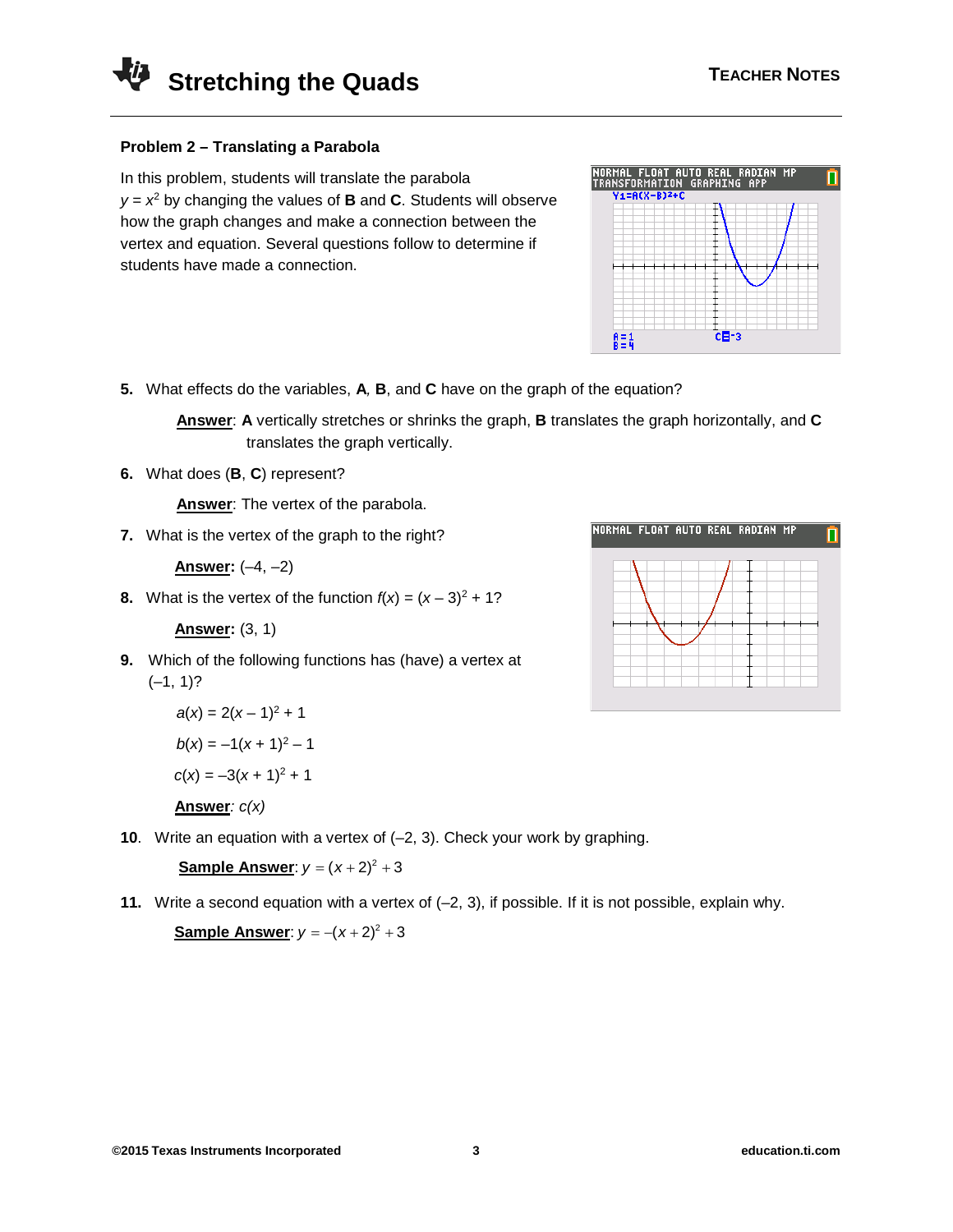



## **Problem 3 – Finding Zeros of Quadratic Graphically**

In this problem, the students will find the zero(s) by using the Calculate menu of the graphing calculator.

Discussion Questions:

• *What is similar about the coordinates of the points representing the x-intercepts?*

**They have** *y***-values of 0.**

• *How does the x-coordinate of the vertex relate to the two x-intercepts?*

**It lies exactly in the middle of the two** 

#### *x***-intercepts.**

• *How can we algebraically find the zeros of the functions?*

**Set the quadratic equation equal to zero and solve it.**

**12.** What is (are) the zero(s) of the function  $y = 4 - x^2$ ?

 **Answer**: –2 and 2

**13.** What is (are) the zero(s) of the function  $y = x^2 - 3x - 4$ ?

**Answer**: –1 and 4

**14.** What is (are) the zero(s) of the function  $y = -x^2 + 2x + 8$ ?

 **Answer**: –2 and 4

### **Problem 4 – Connecting Zeros to the Equation**

In this problem, students will find the zeros of the parabola. Students will see the factored form of the quadratic equation and draw a connection between the zeros and the factored form. Students will then view the intercept form of a quadratic equation to determine how to use this form to find the zeros of the function without a graph.